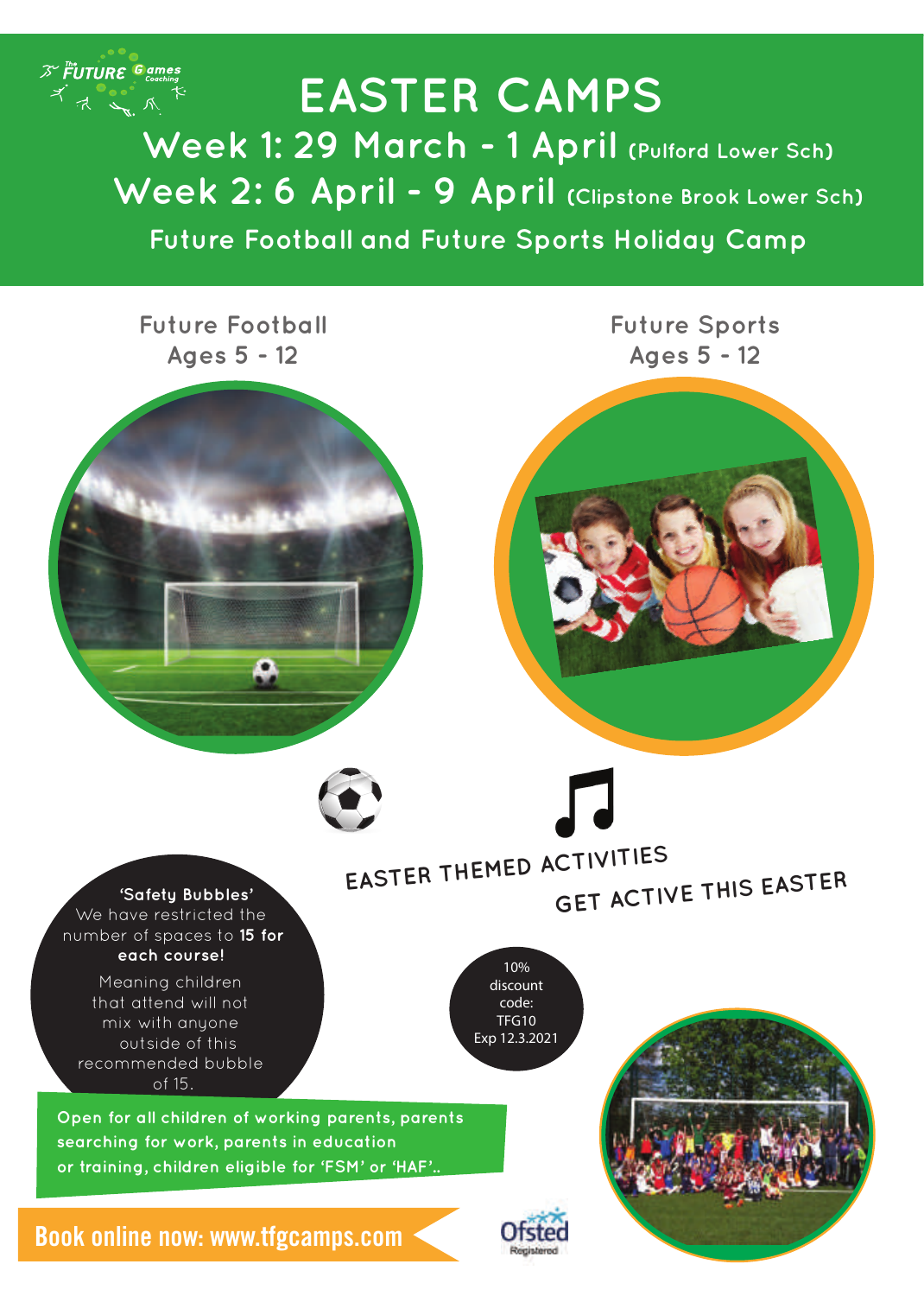**'Pulford Camp' Pulford Lower Sch, Pulford Road, L Buzzard, LU7 1AB Who for: Children ages 5 to 12 Dates: Mon 29th March - Thurs 1 April 2021 Times: Future Sports - 8.50am - 3.20pm Future Football - 9.00am - 3.30pm Extra time pass - 8am - 5.30pm Cost: £22.50 per day Extra time pass + £9**

**'Clipstone Brook Camp' Clipstone Brook Lower Sch, Brooklands Dr, L Buzzard, LU7 3PG Who for: Children ages 5 to 12 Dates: Tue 6th April - Fri 9th April 2021 Times: Future Sports - 8.45am - 3.15pm Cost: £22.50 per day**

## **STAR OF THE DAY AWARDS**

**FUTURE FOOTBALL..** 

Children ages 5 to 12<br>
Times:<br>
The Children ages 5 to 12<br>
Times:<br>
The Children Thurs 1 April 2021<br>
Future Sports - 8.50 am - 5.30 pm<br>
Extra time pass - 8 am - 5.30 pm<br>
Cost:<br>
E22.50 per day<br>
Cost:<br>
Extra time pass + £9<br>
Co **Improve your skills with our FA coaches;**  players will focus on skill development with **Target nets, speed radar, rebound walls, rebound nets, football mannequins and more! With small sided games, mini tournaments, penalty shootouts and daily challenges taking place each day!** 





# **TIMES**

**... FREE PLAY!**

**FUTURE SPORTS - FUN, SAFE activities including; Archery, Nerf Wars, Ball Games, Dodgeball, Indoor Curling, Tennis, Tri Golf, Kwik Cricket, Rounders, Athletics, Outoor & Adventure and more!**

### **CERTIFICATES &PRIZES INDOOR ACTIVITIES... MINI TABLE FOOTBALL, AIR HOCKEY, PING PONG, CRAFTS!**

#### **IMPORTANT REMINDERS**

- **Please book online before your child's first day.**
- **Packed lunch, snacks and drinks are required. \*\*Please note: all TFG Camps are nut-free zones\*\***
- **Please label all clothing and items being brought to the club.**
- **Future Sports please wear trainers.**
- **Football sessions will take place outside; please arrive wearing trainers football boots can also be worn during football time. SHIN PADS must be worn and please wear suitable clothing and bring a waterproof when the weather is cooler or more seasonal.**
- **We suggest packing spare clothes.**
- **Wet weather we have a indoor area available for indoor breaks and wet weather; where the coaches will deliver fun activities including quizzes, word searches, football crafts, indoor challenges and more!**
- **Sessions that are not attended are still charged unless 10 days notice is given.**
- **Booking is acceptance of our full terms and conditions found at www.tfgcamps.com**